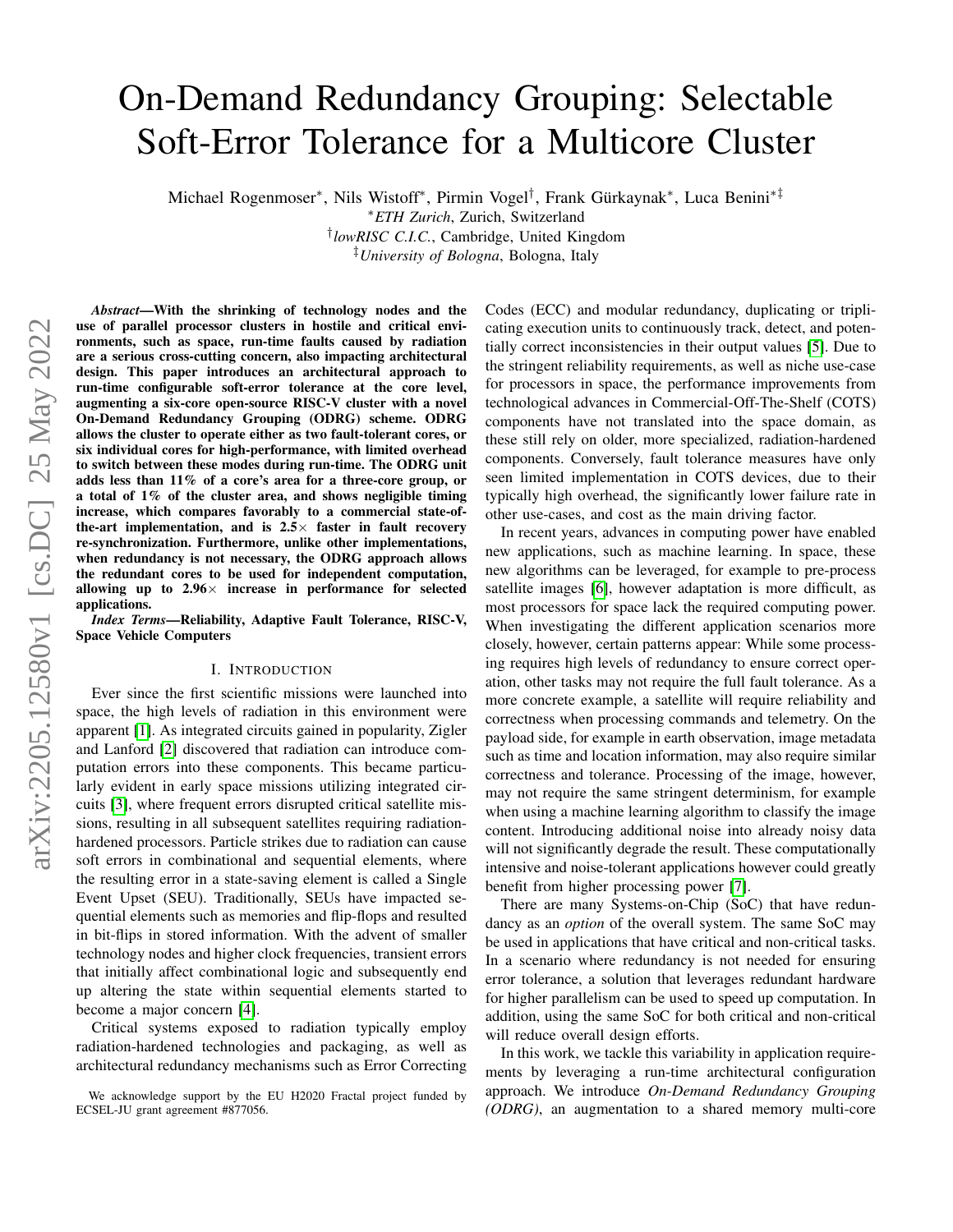cluster architecture, which allows RISC-V cores to be grouped on-demand, enabling Triple Modular Redundancy (TMR) at the core level. ODRG allows a six-core cluster to switch between operating as six individual cores for higher processing power and operating as two cores backed by TMR for critical tasks requiring fault tolerance.

# II. RELATED WORK

<span id="page-1-0"></span>As reliable processing is an important requirement for critical missions in space, several commercial processors that focus specifically on radiation tolerance have been developed. These radiation-hardened processors, such as the RAD line of processors [\[8\]](#page-5-7), [\[9\]](#page-5-8) implementing the PowerPC Instruction Set Architecture (ISA) or the LEON line of processors [\[10\]](#page-5-9)–[\[12\]](#page-5-10) implementing the SPARC ISA, are designed using radiationhardened processes. This means the processors leverage characteristics of the fabrication and cell design that increase tolerance to SEUs. Further architectural enhancements are also present in these designs, utilizing ECC and modular redundancy for critical sequential elements in the design. The specialized technology, as well as the limited use case for radiation-hardened processors, lead to a significant increase in cost for these products, as well as slowed evolution, lagging behind standard commercial technologies. On the other hand, architectural redundancy mechanisms, such as ODRG presented in this work, can leverage standard commercial technologies, both reducing cost and improving performance for processors in space.

In recent years, the open-source RISC-V ISA has gained significantly in popularity, leading to its consideration for processors for space [\[4\]](#page-5-3), [\[6\]](#page-5-5). The continuing development of the RISC-V ISA can allow processors for space to leverage developments in efficiency and improvements in design. Especially the modularity of the RISC-V ISA can support different performance and application requirements, further enabling the implementation of fault tolerance at different levels of a design. Furthermore, the growing community around this ISA can help support extreme long-duration missions of the future.

One of the larger efforts into developing a fault-tolerant RISC-V SoC is the European De-RISC project [\[13\]](#page-5-11), developing a fault-tolerant multi-core RISC-V SoC. This design implements a new, fault-tolerant NOEL-V core [\[14\]](#page-5-12), a RISC-V core based on earlier LEON processors. While certain elements of the processor designs may be released open-source, most developments targeting fault tolerance remain proprietary.

In [\[15\]](#page-5-13)–[\[17\]](#page-5-14), ARM presents a complete implementation to add fault tolerance within a core with their Triple Core Lock-Step (TCLS) architecture, a redundancy mechanism for their Cortex-R5 processor cores. To protect the execution of a single processor core, this core is triplicated, adding a TCLS Assist Unit as a wrapper around the three cores. With this TMR approach at the core level, all cores are connected to identical inputs, and the outputs are passed into a majority voter. Operating in lock-step, the outputs of the individual cores will be identical unless a fault corrupts the internal state of one of the cores. In case an error occurs within one of the cores, the voter will detect the fault if it reaches the core's interface and the TCLS Assist Unit will trigger a re-synchronization. Here, the cores save their internal state, including the register file and all control and status registers (CSRs), to memory. As all outputs of the processors pass through the majority voter, this internal state can be corrected, unless multiple faults in separate cores collide. Once saved, the cores are reset to remove any remaining faults and the stored state is loaded back into the cores.

TCLS offers some advantages over Dual Core Lock-Step (DCLS), as with a single error, a correct outcome can still be determined. For a DCLS architecture, the correct state can not be determined when an error is detected, requiring roll-back to a known correct state. TCLS requires significantly less time to correct errors, however, the area impact is not negligible. Both ARM DCLS and TCLS leverage the complex design of available processor cores without requiring modification to these cores, however the replication adds  $>2\times$  area overhead,  $>3\times$  for TCLS. These additional cores can only support faulttolerant operation, with no way to use the cores independently.

In [\[18\]](#page-5-15), a dual-core system based on the LEON processor is augmented with adaptive lock-step. This allows one of the processing cores to temporarily halt the other and use it to execute a critical code section in lock-step. Once the critical section is complete, both cores will resume normal operation. For mixed-critical applications, this allows tasks to be executed either in a redundant or performance mode. The proposed adaptive lock-step requires an additional pipeline stage for voting and synchronization, adding limited hardware and performance overhead.

# III. ARCHITECTURE

In this work, we focus on a class of emerging computing architectures that consist of a powerful general-purpose host processor complemented by one or more accelerators based on multi-core clusters as seen in Figure [1.](#page-2-0) These clusters are designed to accelerate parallel tasks dispatched by a host processor. In a fault tolerance scenario, we will assume the host processor and peripherals are completely fault tolerant, protected by other means, such as those described in Section [II.](#page-1-0)

We focus on implementing a configurable redundancy mechanism in the multi-core cluster, accelerating computation tasks both for critical applications requiring fault tolerance, as well as non-critical tasks that greatly benefit from increased parallelism. As a baseline for this work, we use the opensource cluster from the Parallel Ultra-Low Power (PULP) platform [\[19\]](#page-5-16).

# *A. Parallel Ultra-Low Power (PULP) cluster*

The PULP cluster contains multiple 32-bit RISC-V cores. In this work the cluster was configured to include a total of six "Ibex" RISC-V cores [\[20\]](#page-5-17). These cores share a hierarchical instruction cache with configurable capacity in both shared and private regions for each core, for our purpose set to 4 KiB shared and 512 B private. The cores' data ports are demultiplexed, allowing each core to primarily interact with a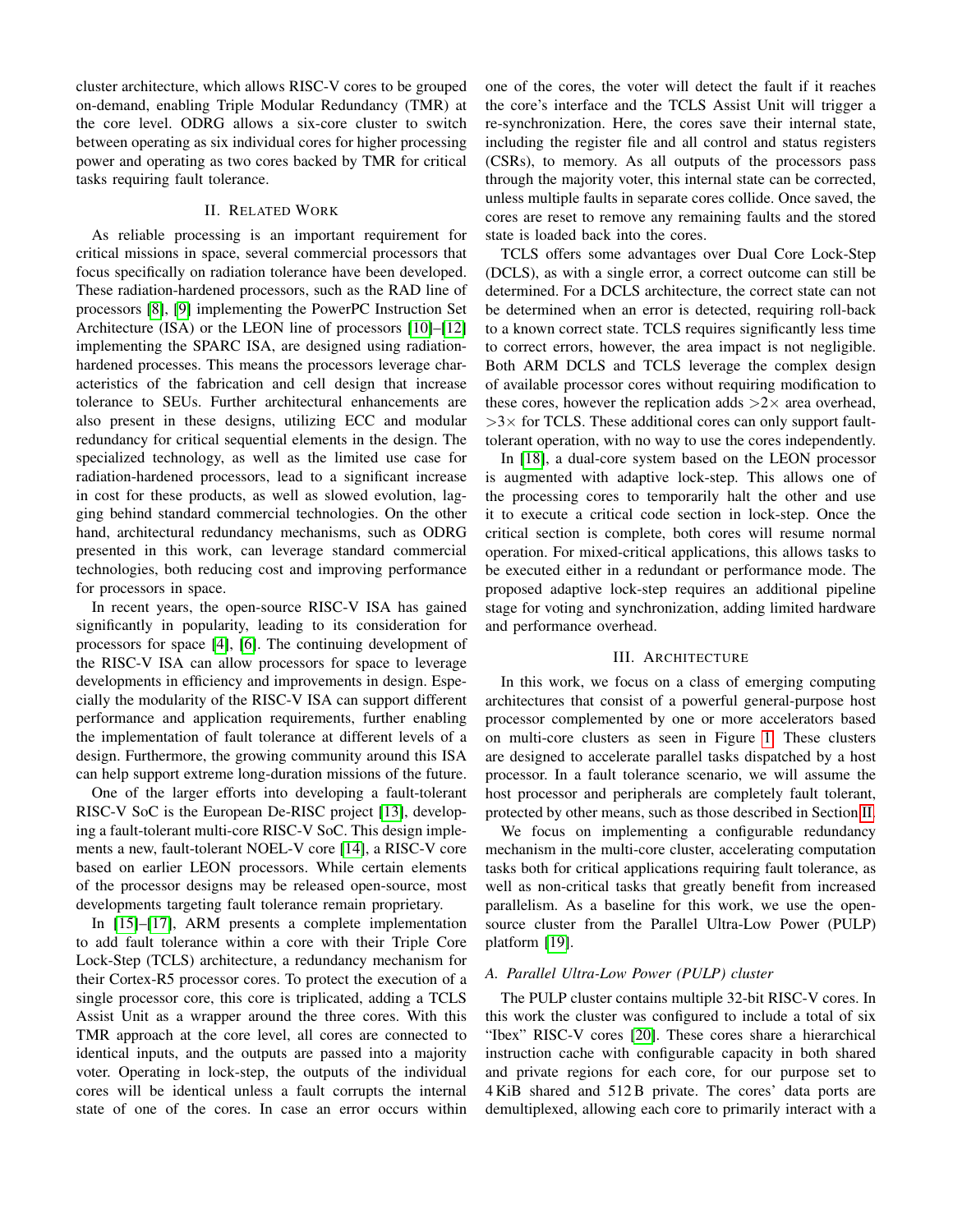

<span id="page-2-0"></span>Fig. 1. Overall architecture of an SoC with a general purpose host system supported by multi-core accelerators for data-parallel applications

tightly coupled data memory (TCDM) with single-cycle access latency, here configured with 64 KiB of memory grouped into 16 word-interleaved SRAM banks, connected through a logarithmic interconnect implemented as a crossbar with round-robin priority. The cores also have direct access to an event unit to manage synchronization across the parallel cores, as well as a DMA and various other peripherals and elements connected to a peripheral interconnect. These interconnects allow word-aligned accesses to individual bytes using a byte enable signal. The cluster connects to the SoC using two AXI interfaces, one master and one slave, connected to an AXI interconnect. The SoC encompasses a capable host processing system with a larger L2 memory, as well as main memory controllers and I/O peripherals.

## *B. On-Demand Redundancy Grouping (ODRG)*

The PULP cluster offers a unique advantage when designing a reliable architecture: Multiple cores are readily available, and a programming environment that supports the systems in various configurations has been developed independently. While usually the cluster cores are used in parallel to process different data more quickly, they can also be used to process identical data, which can subsequently be compared to detect errors in computing. ODRG leverages the multiple cores and adds architectural elements to directly allow three cores to operate on the same input, comparing the output using a majority voter. The ODRG architecture, shown in Figure [2,](#page-2-1) groups together three cores within the cluster to one ODRG unit. The unit itself can operate in two modes, a *performance* mode and a *soft-error tolerant* mode.

The *performance* mode enables all cores to operate independently for maximum parallel performance. In this configuration, each core processes its own inputs and outputs, individually connecting to the instruction cache and the data interconnect. Each core is assigned its own hart-ID and has its own synchronization port within the event unit.

The *soft-error tolerant* mode, on the other hand, binds groups of three cores together into lock-step operation. In this configuration, all three cores receive identical inputs. The



<span id="page-2-1"></span>Fig. 2. Block diagram of the ODRG, wrapping three cores with a configurable voter

outputs of all cores are compared and voted upon to detect and correct any errors that may be present within the cores. The three cores operate as a single core, using only one interface to the rest of the system, which is otherwise occupied only by the first core in the group. The other two interfaces, typically occupied by the two cores now offering redundancy, are not used.

The majority voter in the ODRG is implemented individually for each bit, featuring additional detector circuitry comparing the output with the signals prior to voting to detect if a core has a fault. While most output signals of a core are required at all times, signals such as write data are only necessary when data is actually being written. Therefore, the individual error signals are combined only as required to signal a mismatch to the ODRG unit, reducing detected faults which may otherwise be masked. As the mismatched core can be detected, the number of faults per core are logged within the ODRG unit, allowing for software to distinguish between random faults, or a systematic issue within a single core.

The two operational modes of an ODRG unit are implemented as states in a Finite State Machine (FSM), shown in Figure [3.](#page-3-0) To facilitate re-synchronization once an error is detected, the *soft-error tolerant* mode in the FSM is split into three parts, one for normal operation, and one each to unload the internal state of the core, and one to reload it back into the core.

In *soft-error tolerant* mode, once a mismatch is detected, the ODRG unit will trigger a re-synchronization sequence, as a mismatch indicates differing internal states of the cores. This is done by switching the FSM into the unload state and signaling an interrupt to all cores in the ODRG group, which starts the re-synchronization software routine. This routine copies all internal registers onto the stack in memory, including relevant CSRs (such as the MEPC register) and the entire register file, excluding the stack pointer. The stack pointer is saved to a register in the ODRG unit. This store operation serves two purposes: 1) because this is the final internal register to be stored, this transitions the FSM to the reload state, and 2), this register is at a pre-defined location in memory, therefore all cores in the group are aware of its location for the subsequent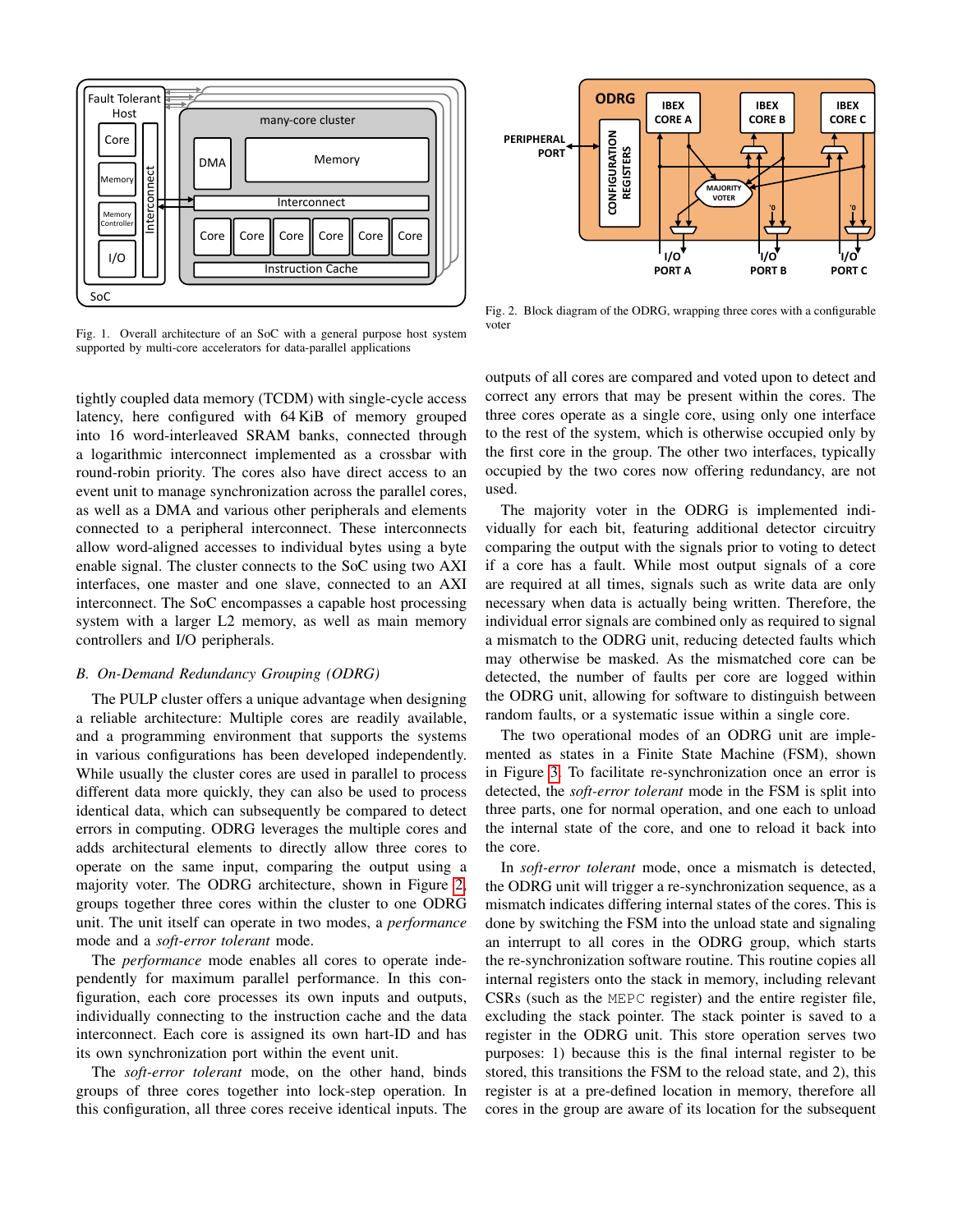

<span id="page-3-0"></span>Fig. 3. Finite State Machine of the ODRG unit

reload. For this entire unload process, the majority voter is active, which allows any internal errors within one core to be corrected.

In the reload state, the cores execute the next portion of the software routine, loading the voted and stored core state from memory back into the internal registers. As the stack pointer is saved at a known location, all cores in the ODRG group have the same reference from which to load the core state. Once the reload process is complete, the core returns to the PC stored prior to the interrupt, which due to synchronization of the MEPC register is identical for all three cores.

During the reload process, the mismatch interrupt is reenabled. This allows the cores to stop and re-synchronize if an error is detected during the reload process. However, instead of unloading the entire core state, the already stored state is used. This is handled by reading the stored stack pointer within the ODRG unit at the beginning of the re-synchronization routine, jumping to the reload sequence if the stack pointer had not been cleared previously. To ensure the routine works as intended, the final step in the re-synchronization routine is to clear the stack pointer register in the ODRG unit, simultaneously changing the FSM back to the default run state.

The entire re-synchronization procedure can be delayed in case a very critical code section is being executed, setting the appropriate registers in the ODRG unit prior to execution. As repairing the internal state comes with a performance overhead, time-critical tasks can avoid this overhead. Once the critical section is cleared, the re-synchronization will trigger in case a mismatch was detected previously.

In the unlikely event of a triple mismatch, where all cores have different results, the ODRG unit will still trigger the resynchronization routine and attempt to restore the cores to a functional state. The triple mismatch detection is also be exposed to an external control unit of the cluster, such as a host interrupt line, which would allow the host to reset the cluster.

Within the PULP cluster, the ODRG unit exposes its configuration registers to the peripheral interconnect, allowing configuration from the host. These configuration registers are used to group and ungroup the cores, allowing the switch between *soft-error tolerant* and *performance* modes. Additional registers allow for the re-synchronization to be delayed, as well as store the stack pointer during re-synchronization. Finally, mismatches are counted for each of the cores and can be accessed through the same connection.



<span id="page-3-1"></span>Fig. 4. Block diagram of the PULP cluster with included ODRG units

As shown in Figure [4,](#page-3-1) the six-core PULP cluster has two ODRG units, grouping three cores each. To simplify software configuration when operating in *soft-error tolerant* mode, the cores 0, 2, and 4 are grouped, operating as core 0 when grouped, while cores 1, 3, and 5 group as core 1.

# IV. EVALUATION

# *A. Setup*

To verify proper functionality and evaluate the performance impact ODRG has on the system, we simulate it at RTL level using SIEMENS/MENTOR QUESTASIM V2019.3. For these investigations, the cluster is integrated next to an Ibex host processor, additional memory, and peripherals within a host System-on-Chip (SoC). As our investigation concerns only the cluster, the Ibex host processor emulates a more capable host processing system and is responsible for configuring the ODRG unit and subsequently starting the cluster with the corresponding task. We use regression tests, which run highly parallel, performance-critical mathematical functions used in such as matrix-matrix multiplication and convolutions.

#### *B. Performance*

The main advantage of our approach is the ability to tradeoff performance with fault tolerance by activating ODRG only when needed. Table [I](#page-4-0) shows the performance improvement for three test applications that run in the ODRG *soft-error tolerant* mode, as well as independently in *performance* mode, with the corresponding parallelization across two or six cores. In a typical application scenario, the cores in the cluster will be used to accelerate parallelizable tasks to support the host system. For the highly parallelizable tasks simulated, we observe speedups between  $2.63\times$  and  $2.96\times$ , which is close to the theoretical maximum of 3.00, showing an almost linear trade-off between redundancy and performance. A close to ideal speedup can be achieved for applications that are easily parallelized across six cores, such as a  $24\times24$  matrix-matrix multiplication, which achieved a  $2.96\times$  improvement. Not all tasks can be mapped well to six cores, such as a  $32\times32$  matrixmatrix multiplication, resulting in a slightly lower speedup. It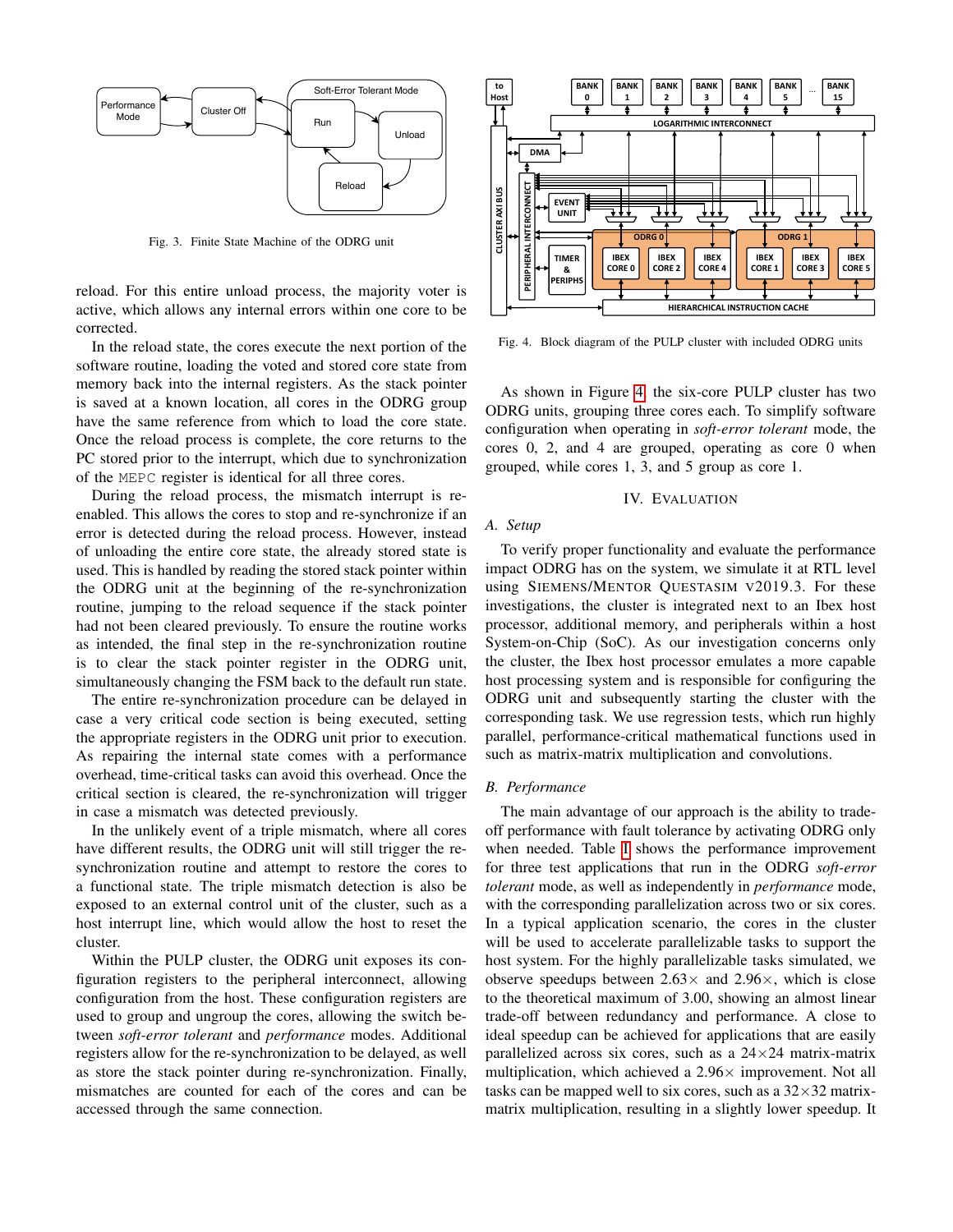is important to note that, clusters that support different ODRG configurations can easily be adapted and even combined with standalone cores. A configuration with two groups of ODRG cores supplemented with two standard cores would allow a two-core *soft-error tolerant* and eight-core *performance* mode.

<span id="page-4-0"></span>TABLE I PERFORMANCE COMPARISON OF PULP CLUSTER WITH ODRG IN THE DIFFERENT MODES

| <b>Test Application</b> | Cycle count            |             | Speedup      |
|-------------------------|------------------------|-------------|--------------|
|                         | soft-error<br>tolerant | performance |              |
| 16-bit 2D Convolution   | 100'938                | 36'379      | $2.77\times$ |
| 32-bit 24x24 MatMul     | 57'489                 | 19'432      | $2.96\times$ |
| 32-bit 32x32 MatMul     | 135'908                | 51'668      | $2.63\times$ |

While enabling re-configuring ODRG between *soft-error tolerant* and *performance* modes requires a reboot of the cluster, setting the mode requires very few cycles, as only a few memory-mapped registers are written. Rebooting and reconfiguring the cluster takes less than 40'000 cycles, which equates to approximately 160 µs at 250 MHz, which is a typical operation speed of such a cluster using a mature 22 nm CMOS process at worst case conditions. Therefore, switching between modes  $100 \times$  per second would require less than 2% overhead. Relating to specific applications, non-critical tasks which require more than 60'000 cycles in *soft-error tolerant* mode can benefit from a speedup if  $3 \times$  performance improvement is assumed. As typical applications, such as a machine learning algorithm, require many functions to execute in series, this overhead becomes negligible.

# *C. Fault Injection*

To evaluate the redundancy functions of ODRG, a limited fault injection analysis is performed in simulation. Using the force command within SIEMENS/MENTOR QUESTASIM, registers and signals are forced to an inverse value for a single cycle, simulating an SEU.

Fault injection is performed in two stages. Initial injections are performed directly at the core interface, forcing a signal exiting a core and entering the voter to the opposite value. As this is exact location in the design errors should be detected, a re-synchronization should immediately trigger. Investigating the simulation log and the instruction trace confirms a mismatch is detected and a re-synchronization is triggered.

In a second stage, faults are injected into the registers within a single core's register file at a specified time while executing an application. This allows for observing how an internal corrupted state is handled. Once an error propagates to the core interface, a mismatch is detected and the re-synchronization is successfully able to correct the faulty register. As analyzed in more detail in [\[21\]](#page-5-18), not all faults within a core cause a noticeable failure of the system, as many of the errors are masked.

Triggering faults during the execution of various applications offers insight into the impact such a fault has on the performance of the system. To measure this impact, a fault is injected at the core interface during a matrix multiplication, immediately triggering a mismatch. The re-synchronization routine is observed to require around 700 cycles to completely load the core state to memory through the voter, and back into the cores, roughly 2.8 µs at 250 MHz. There is some variability of  $\pm 20$  cycles depending on the time of injection, due to the second ODRG grouped core continuing operation normally, leading to some contention on the memory banks.

This compares favorably to the 1800-2400 cycles ARM reports are required for TCLS re-synchronization [\[15\]](#page-5-13). Looking more closely, ARM stores 113 registers of the Cortex-R5 core [\[17\]](#page-5-14), while only 41 registers are stored using Ibex. In environments such as space, while SEUs occur far more frequently than on Earth's surface, they are still considered to be rather infrequent. Therefore, the total overhead required to re-synchronize is very small. On the other hand, environments such as particle accelerators [\[22\]](#page-5-19) observe far higher rates of SEUs, leading to a more stringent requirement on the re-synchronization time. In these contexts, the  $2.5\times$  resynchronization speedup of ODRG with respect to TCLS may become a significant performance booster.

### *D. Area Overhead*

To investigate the area overhead required for ODRG, we use SYNOPSYS DESIGN COMPILER 2019.12 to synthesize the PULP cluster in GLOBALFOUNDRIES 22 nm technology at 250 MHz and worst-case conditions (SS, 0.72 V, 125 °C). Investigating the results,a single ODRG adds around 6.0 kGE, and the total overhead of a cluster with two ODRG units and additional circuitry is 25.6 kGE. Compared to the base configuration with six Ibex cores and 64 KiB ECC protected memory, ODRG adds less than 1% to the total cluster area of 2.16 MGE. Putting ODRG in relation to its direct surroundings, an ODRG wrapping unit requires less than 11% the area of a single Ibex core, which occupies 60.5 kGE in the implemented configuration (with single-cycle multiplication, branch target ALU, and writeback stage).

Investigating the critical timing, the cluster both with and without ODRG was synthesized up to 415 MHz in worst-case conditions, with no discernible difference in maximum clock frequency.

This compares favorably to ARM's TCLS implementation, where they claim the TCLS unit adds around 4% to the presented system, or around 14% area of a Cortex R5 core [\[16\]](#page-5-20). Furthermore, TCLS' clock frequency is approximately 10% lower than a DCLS implementation, experiencing a significant hit due to the additional cores and voters required. Comparatively, ODRG adds less than 11% of the Ibex core, with a negligible impact on timing.

### V. DISCUSSION

Safety is a crucial element required for a variety of processing tasks, especially in critical environments, but comes at a significant cost. With many implementations requiring  $>3\times$ the area to protect calculations with efficient correction, such